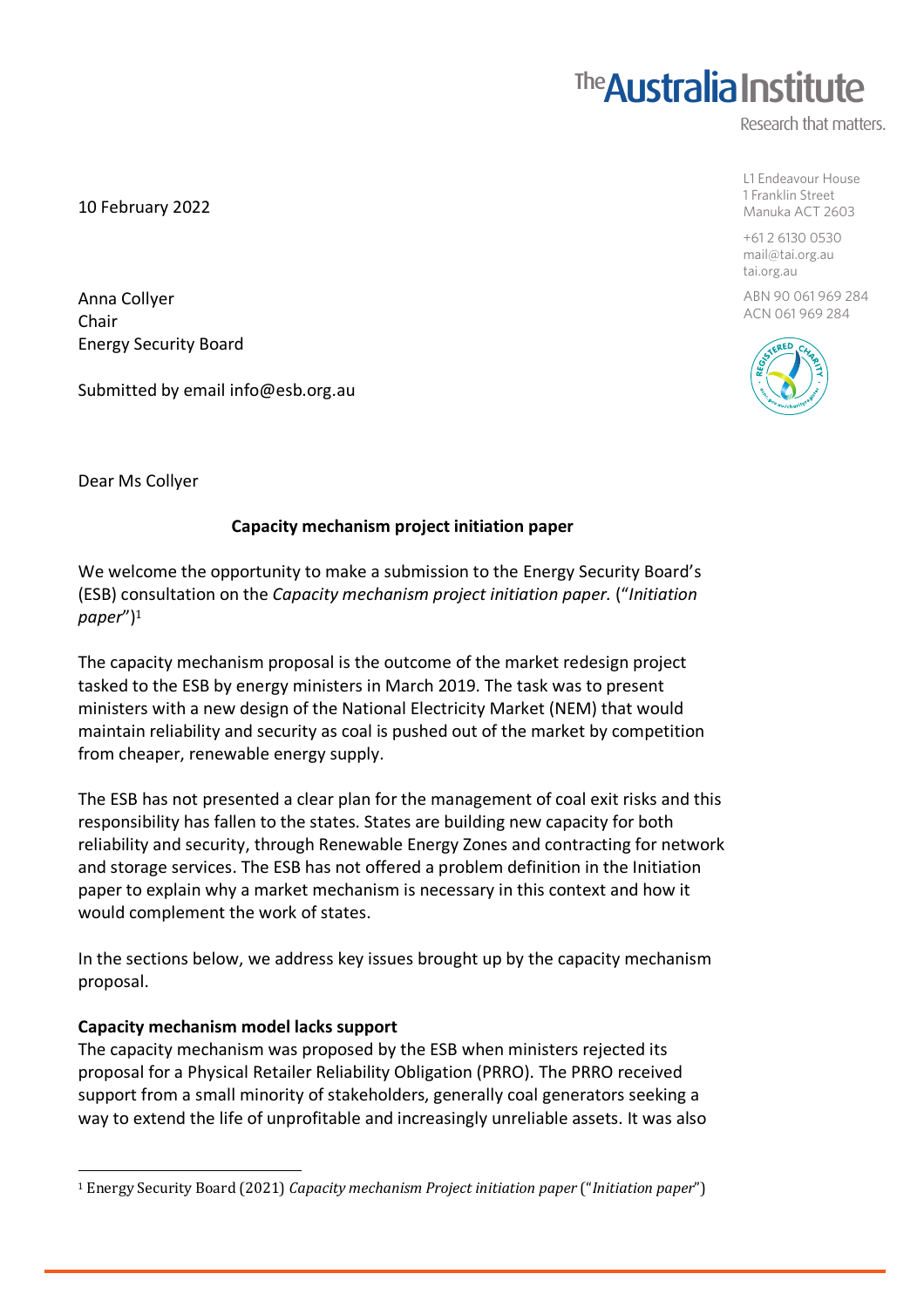supported by the federal government on the basis that it would prolong the life of coal generators.2

The PRRO was rejected by investors, welfare groups, independent experts, environmental groups, large energy users and state and territory jurisdictions and even state-owned coal generators, on the basis that it would be costly, complex, anticompetitive and undermine the clean energy transition. It would be difficult for the ESB to gain widespread support for the current capacity mechanism.

## **Governments have provided conflicting design objectives**

Energy ministers have provided detailed and sometimes conflicting directions to the ESB on the process and scope of the capacity mechanism.<sup>3</sup> The notable constraints in the 'Energy Ministers' Principles' are:

- "focus on…continued emissions reduction" and also drive "commitments to new investment"
- be "technology neutral" but only "to the extent that it does not conflict with state and territory [climate] policies"
- "complement existing energy only market design" and also "provide greater certainty around closure dates of exiting generation"
- "[e]nable jurisdictions to opt out" or "determine…which technologies are eligible for participation in a capacity mechanism in their region"

It is difficult to see how these competing priorities could be balanced, even in theory. The design process is supposed to deliver a proposal to ministers in December 2022. It is not clear how the project plan for this reform could resolve all these conflicting objectives over that time given the fraught processes at the policy level, accommodating jurisdictional differences. 4

Given these conflicting objectives, the ESB should report back to ministers that they have made the problem definition insoluble and rather than pursue a capacity market through a hurried national reform process, states should continue to manage coal retirement risks in their regions.

## **Flawed design concept for the transition**

There is a conceptual problem with the proposal to create a capacity market that would subsidies both the orderly exit of old generators and investment in new ones. If the mechanism successfully encourages investment in new dispatchable clean

 <sup>2</sup> Taylor (2021) Governments must co-operate on energy policy to send the right signals, https://www.theaustralian.com.au/business/mining-energy/governments-must-cooperate-onenergy-policy-to-send-the-right-signals/news-story/2ba6cdb85c259fa6386f52e4c6a9eb67; MacDonald-Smith (2021) Users clash with Taylor over price of energy reliability,

https://www.afr.com/companies/energy/electricity-reforms-raise-cost-fears-20210429-p57nlj <sup>3</sup> Energy Security Board (n.d.) *Capacity mechanism scope of works document*, Appendix A ("*Scope of works*")

<sup>&</sup>lt;sup>4</sup> Scope of works, Table 1 forward work program, p.8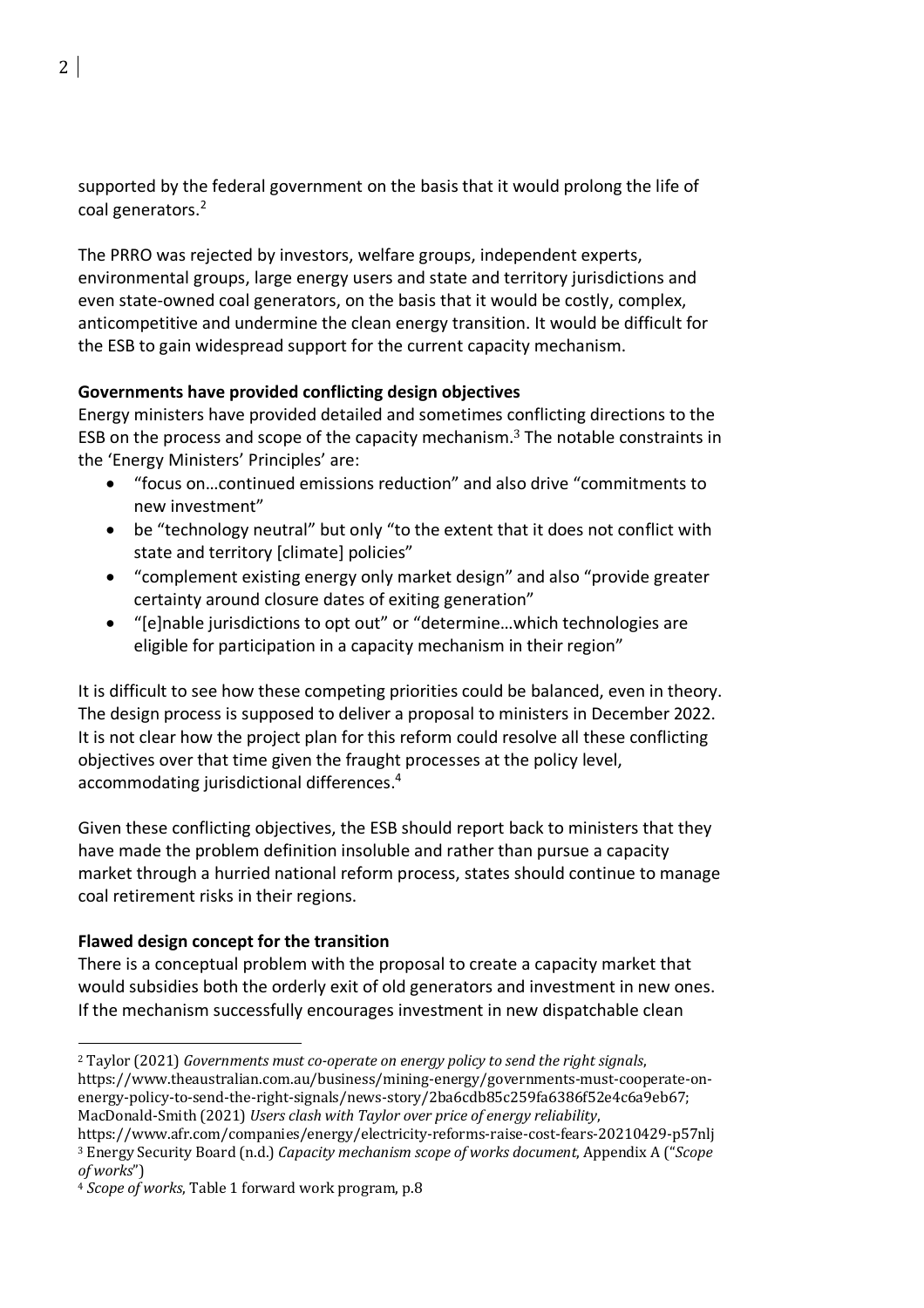# **The Australia Institute**

Research that matters.

energy and storage assets these will compete against existing coal generators. This new capacity will *bring forward* the retirement dates of coal.

The mechanism is supposed to prop up those coal generators that is has made less profitable. In order to achieve that outcome, payments to coal would have to compensate for the payments made to new assets. It is not possible to design an efficient capacity mechanism such as envisaged by the ESB, that can meet the conflicting objectives of the federal and state governments; to both prop up coal and hasten the development of clean energy resources to replace coal. It would require an overpayment that is inefficient and harmful to the long-term interests of energy consumers and thus the National Electricity Objective.

## **Capacity mechanism is a distraction from higher priorities and better processes**

The capacity mechanism may become a repeat of other failed regulatory reform efforts of recent years, such as the Coordination of generation and transmission investment (COGATI), Congestion Management Mechanism (CMM) and PRRO. The only potential beneficiaries of such distractions are incumbent coal generators who might hope that delay to productive reform of the NEM prolongs the life of their stranded assets.

The ESB has considerable flexibility in the matters it can consider. We propose that it looks at Germany's solution to the seemingly intractable political conflict over coal retirement. In 2018 an independent, multi-stakeholder body, the German Coal Commission was established. In just seven months it produced a plan for Germany to safely manage the retirement of coal, by  $2038<sup>5</sup>$  It is almost three years since ministers tasked the ESB with a redesign of the NEM to accommodate coal retirements and we suggest it now investigates the German process and whether it should be recommended to Australian energy ministers as a preferable approach.

### **Coal retirements proceeding too fast for capacity mechanism implementation**

The ESB has until December 2022 to present the final design of the capacity mechanism to Energy Ministers. This will be challenging because it is such a profound reform. The NEM is an energy-only market and introducing a capacity mechanism would be a fundamental revision of the market. It would dramatically alter the investment environment just when Australia is seeking to attract more investment in clean energy, to replace coal capacity.

The draft 2022 Integrated System Plan (ISP) published by AEMO in December 2021 shows that coal retirements are likely to proceed even faster than the ESB assumed in 2021 when it proposed the capacity mechanism. AEMO points out that the transition has outpaced its own planning cycle.<sup>6</sup> Under the new 'core' ISP scenario, Step Change, the NEM is likely to see up to 14 GW of coal retire by 2030 and all coal

 

L1 Endeavour House 1 Franklin Street Manuka ACT 2603

+61 2 6130 0530 mail@tai.org.au tai.org.au

ABN 90 061 969 284 ACN 061 969 284



<sup>5</sup> Shields & Campbell (2021) *We can work it out*, pp.5-6

<sup>&</sup>lt;sup>6</sup> AEMO (2021) *Draft 2022 Integrated System Plan*, Australian Energy Market Operator, p.17